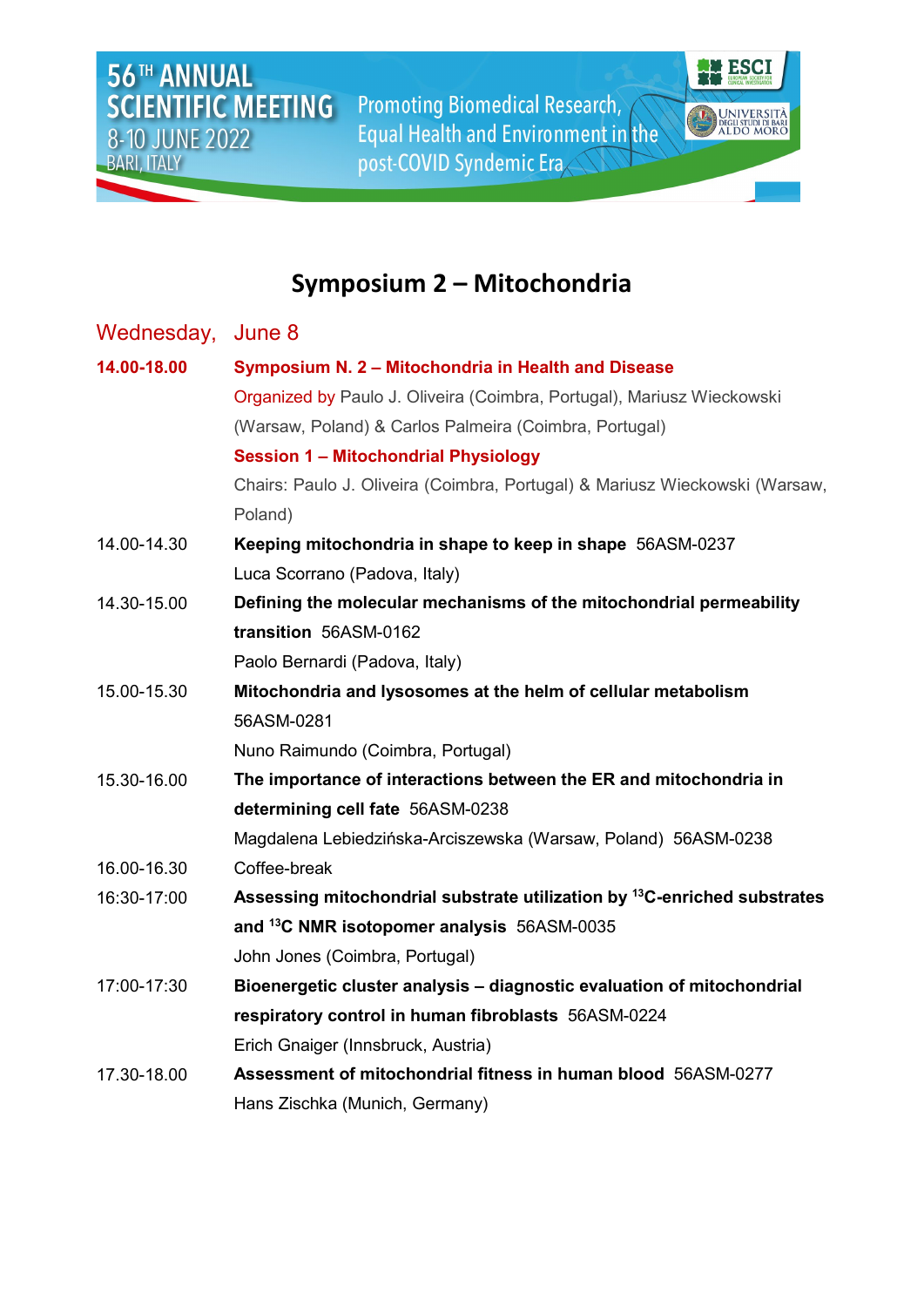## 56TH ANNUAL<br>SCIENTIFIC MEETING 8-10 JUNE 2022

**Promoting Biomedical Research,<br>Equal Health and Environment in the** post-COVID Syndemic Era



| Thursday,   | June 9                                                                                                                                             |
|-------------|----------------------------------------------------------------------------------------------------------------------------------------------------|
| 9.00-18.00  | Symposium N. 2 - Mitochondria in Health and Disease                                                                                                |
|             | Session 2 - Mitochondria, metabolism and Cancer                                                                                                    |
|             | Chairs: Werner Koopman (Nijmegen, Netherlands) and Hans Zischka (Munich,                                                                           |
|             | Germany)                                                                                                                                           |
| 9:00-9:30   | KRAS-regulated glutamine metabolism requires mitochondrial uncoupling                                                                              |
|             | protein 2-mediated aspartate transport to support pancreatic cancer                                                                                |
|             | growth 56ASM-0063                                                                                                                                  |
|             | Giuseppe Fiermonte (Bari, Italy)                                                                                                                   |
| 9.30-10.00  | Is there a role of Interleukin-6 (IL-6) in Cancer Metabolism? 56ASM-0202                                                                           |
|             | Richard Porter (Dublin, Ireland)                                                                                                                   |
| 10.00-10.30 | Mitochondrial Her2 promotes tumorigenicity by stimulating respiration                                                                              |
|             | Jakub Rohlena (Prague, Czech Republic) 56ASM-0233                                                                                                  |
| 10:30-11:00 | Coffee-break                                                                                                                                       |
| 11:00-11:30 | Mitochondrial dysfunction and energy crisis in cancer cachexia                                                                                     |
|             | 56ASM-0178                                                                                                                                         |
|             | Paola Costelli (Torino, Italy)                                                                                                                     |
| 11.30-12:00 | Short presentations from selected abstracts II (12+3 minutes)                                                                                      |
|             | Oxygen differentially affects gene expression, cell bioenergetics, and                                                                             |
|             | mitochondrial networks in distinct cancer cell lines 56ASM-0144                                                                                    |
|             | Ricardo Alva (St. Catharines, Canada)                                                                                                              |
|             | The role of aspartate synthesis in tumor development 56ASM-0274                                                                                    |
|             | Mirko Milosevic (Vestec, Czech Republic)                                                                                                           |
| 12.00-14.00 | Lunch                                                                                                                                              |
|             | Session 3 - Mitochondria and human disease                                                                                                         |
|             | Chairs: José Teixeira (Coimbra, Portugal) and Jakub Rohlena (Prague, Czech                                                                         |
|             | Republic)                                                                                                                                          |
| 14.00-14.30 | <b>Metabolic Switch Utilizing Ammonia Supports Proliferation in</b><br>Regenerating Liver 56ASM-0289<br>Berwini B. Endaya (Prague, Czech Republic) |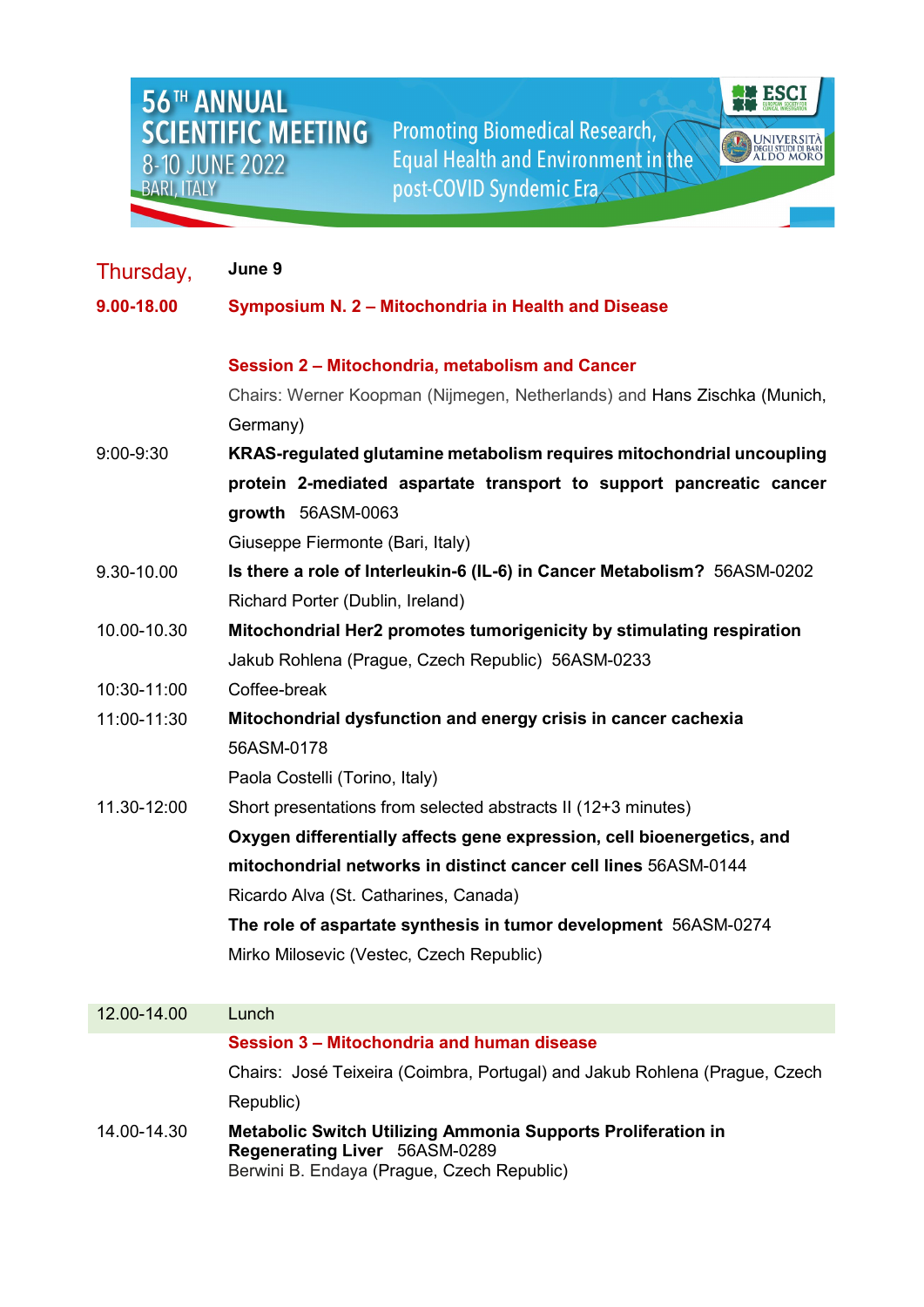| 14.30-15.00 | Gut microbiome-midbrain mitochondria axis in gut-first PD 56ASM-00244                |
|-------------|--------------------------------------------------------------------------------------|
|             | Sandra Cardoso (Coimbra, Portugal)                                                   |
| 15.00-15.30 | PNC2 (SLC25A36) deficiency associated with the                                       |
|             | hyperinsulinism/hyperammonemia syndrome 56ASM-0255                                   |
|             | Luigi Palmieri (Bari, Italy)                                                         |
| 15.30-16.00 | Short presentations from selected abstracts (12+3 minutes)                           |
|             | Defective mitophagic clearance of damaged mitochondria promotes                      |
|             | extracellular vesicle-mediated release of mitochondrial components in                |
|             | Huntington's Disease 56ASM-0025                                                      |
|             | Carla Lopes (Coimbra, Portugal)                                                      |
|             | Mitochondria-associated membranes (MAMs) and sterile inflammation in                 |
|             | Bipolar disorder 56ASM-0186                                                          |
|             | Anna Catarina Pereira (Coimbra, Portugal)                                            |
| 16.00-16.30 | Coffee-break                                                                         |
| 16:30-17:00 | Measuring cell energy production to assess whole- and sub-cellular                   |
|             | metabolism 56ASM-0093                                                                |
|             | Enrico Tatti (Firenze, Italy)                                                        |
| 17.00-18.00 | Short presentations from selected abstracts (12+3 minutes)                           |
|             | Untangling the protective role of Zfra 1-31 peptide against type 2                   |
|             | diabetes-associated brain damage: preliminary results of a pilot study<br>56ASM-0083 |
|             | Cristina Carvalho (Coimbra, Portugal)                                                |
|             | A senotherapy for Hutchinson Gilford Progeria Syndrome (HGPS)                        |
|             | 56ASM-0190                                                                           |
|             | Simão Correia-Santos (Cantanhede, Portugal)                                          |
|             | Metabolic fingerprint during early stages of osteoclastogenesis and the              |
|             | modulator role of estradiol: new insights in bone metabolism                         |
|             | 56ASM-0198                                                                           |
|             | Adriana Carvalho (Cantanhede, Portugal)                                              |
|             | Detraining of the Heart: impact of exercise practice exclusively during              |
|             | gestational diabetes mellitus on maternal cardiac mitochondria                       |
|             | 56ASM-0219                                                                           |
|             | Carolina Tocantins (Coimbra, Portugal)                                               |
|             |                                                                                      |